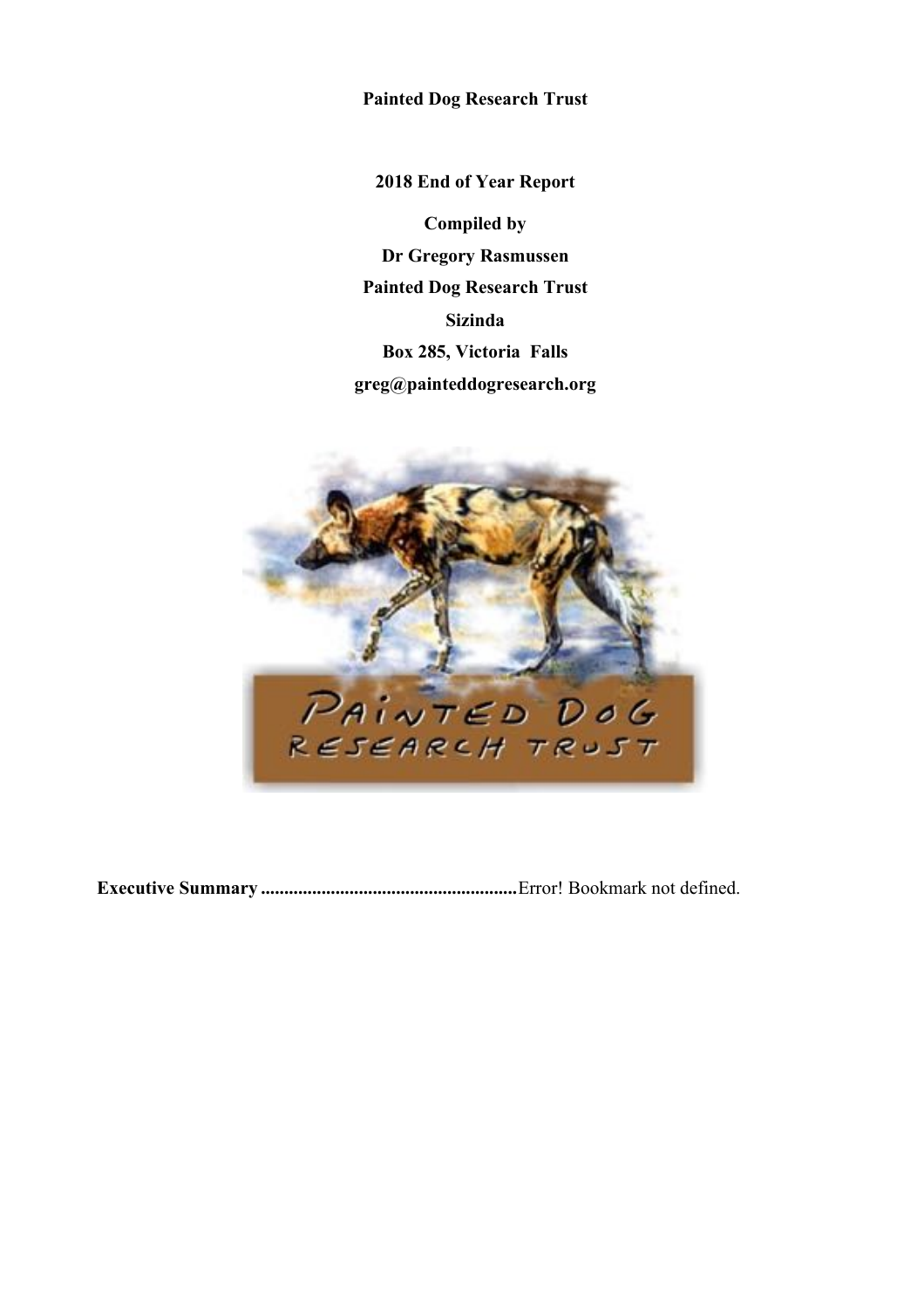### **Executive Summary by Dr. Gregory Rasmussen**

2018 has been the culmination of five years developing a team, infrastructure and programs for PDRT, and the beginning of very exciting phase. In this very short space of time, with training in mind we have constructed accommodation for up to 40 students, housing for staff and visitors, and I am really excited to have been able to hold eco-ranger workshops with the capacity to host 38 participants for a week. Furthermore we are just completing a water harvesting program that accumulate 500,000 litres a year and demonstrates that water harvesting is a viable option and negates the need to drill boreholes that in the long term are not sustainable.

In 2018 there have been a number of highlights and new developments, perhaps the most notable is the development of our conservation education program in schools with conservation clubs being set up and day trips to PDRT for hands on learning experiences. This program annually reaches some 2000 children.

Now being integrated into this program is our new and perhaps very bold initiative is not just try to protect habitat but create it through a reforestation program. Sadly if we do not protect our habitat all our conservation efforts will be futile. Here we have started working with the children to grow seedlings and plant them out. We have plans to build a significant arboretum that will produce 50,000+ trees a year.



Our 250000 l water pit full after a large storm



Zulu demonstrating radio tracking to students



Sizinda's first lady graduate student Loswitha Murugani

With education in mind at the graduate level, I am delighted to 'lose' two of my students who were awarded scholarships to pursue master's degrees at Leeds University, UK and Stellenbosch, South Africa. Also I am so delighted to report that we have our very first graduate student from here in Sizinda who was going to have to curtail continuing her education due to lack of funds, we took her on attachment, and then covered her tuition and housing fees. Now she is the first young woman from this rural area ever to attend University.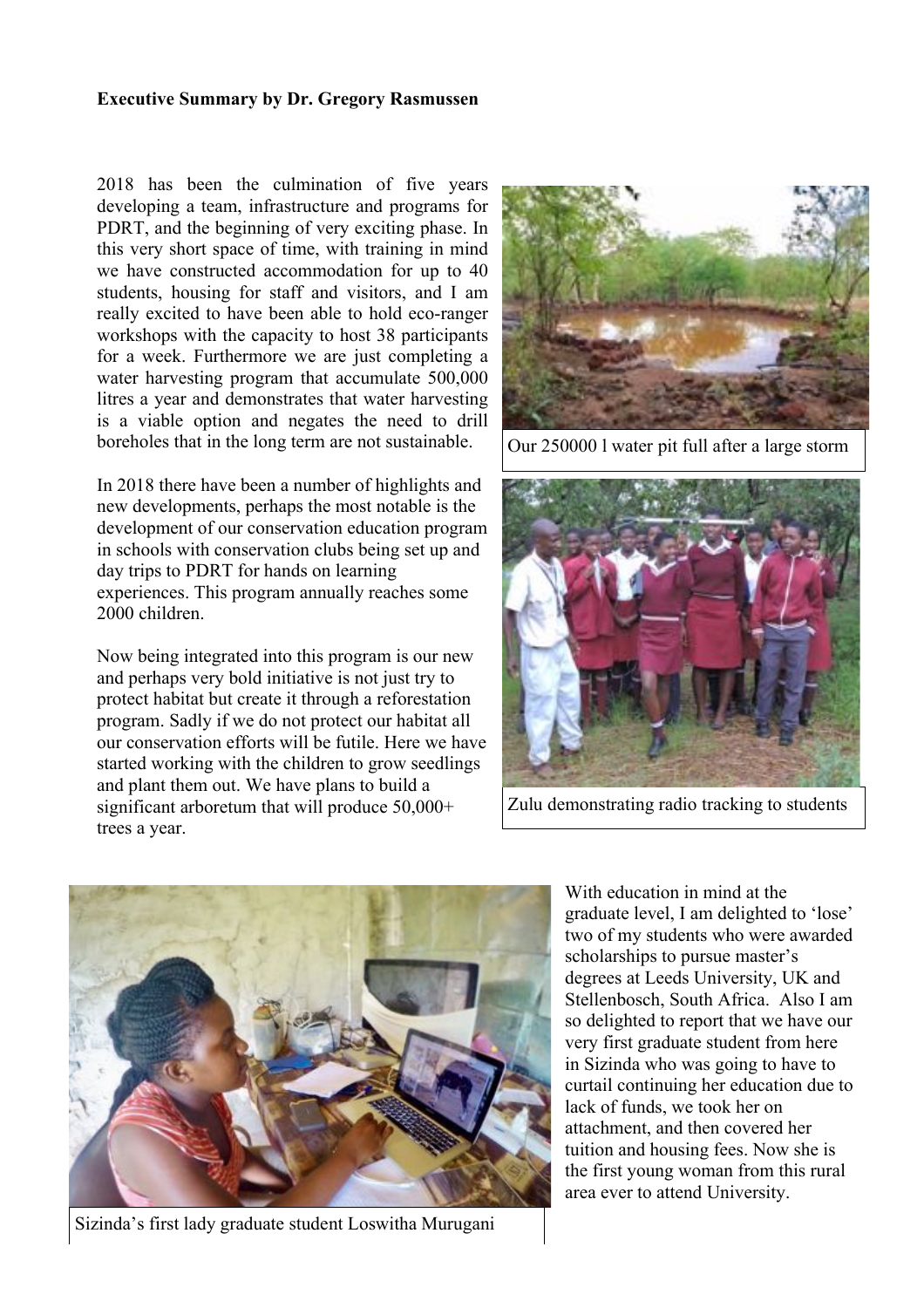With local community in mind we are not only delighted to highlight that "money in the pocket" community benefits have been rising steadily not just in dollar amount but in the number of individuals that benefit. On this note we are excited to have a shared vision with the five country Kavango Zambesi Transfrontier Park area (KAZA) , which are wildlife areas connected by sensitized and concerned communities that benefit from protecting and supporting nature. So with this shared vision, we are very proud to be nominated by the Zimbabwe KAZA secretariat, as the model community project for Zimbabwe.

Last, but not least, the Painted Dogs!! Our immediate  $6000 \text{ km}^2$  study area is arguably one of the most complex to conserve, being a mix of hunting and photographic safari areas managed by a multiplicity of stake holders and exacerbated by rapid human expansion and tourism ventures in the Vic Falls area many of which are compatible with booming business but come at the expense of conservation. This said we have managed to locate six packs tenuously also navigating this complex transfrontier landscape that is fraught with danger to include





community of the community of the community of the community of the community of the community of the community of the community of the community of the community of the community of the community of the community of the c

snares and speeding traffic on a tarred road through the Zambezi National Park. Here a number of dogs are either killed outright or suffer broken legs. Regarding snares we have successfully managed to test the first of our new generation anti snare collars and are happy to report that 'Kettle' the first dog collared is alive and well. Sadly some of his un-collared pack members are missing and we presume they were caught in snares and did not survive.

We are also happy to report on the successful satellite collaring of 'Waltz' of the Matetsi pack whose territory transcends into Botswana and is giving us vital information on trans boundary movements.

On a very sad note we have to report the results of our analysis of den disturbance by tour operators, film crews and some researchers which categorically shows that this disturbance results in less food to the pups, and those pups not only grow up as adults with short legs, but those short leg adults get 15% less food. A scary finding that has long-term ramifications



for survival of painted dogs in the areas of high den disturbance!

On a more positive note Dr. Greg is planning to assist with human wildlife conflict in Hereroland, Namibia in collaboration with Cheetah Conservation Foundation.

Also Dr. Greg has been nominated by the KAZA carnivore coalition to champion carnivore conservation issues in this northwest region of Zimbabwe.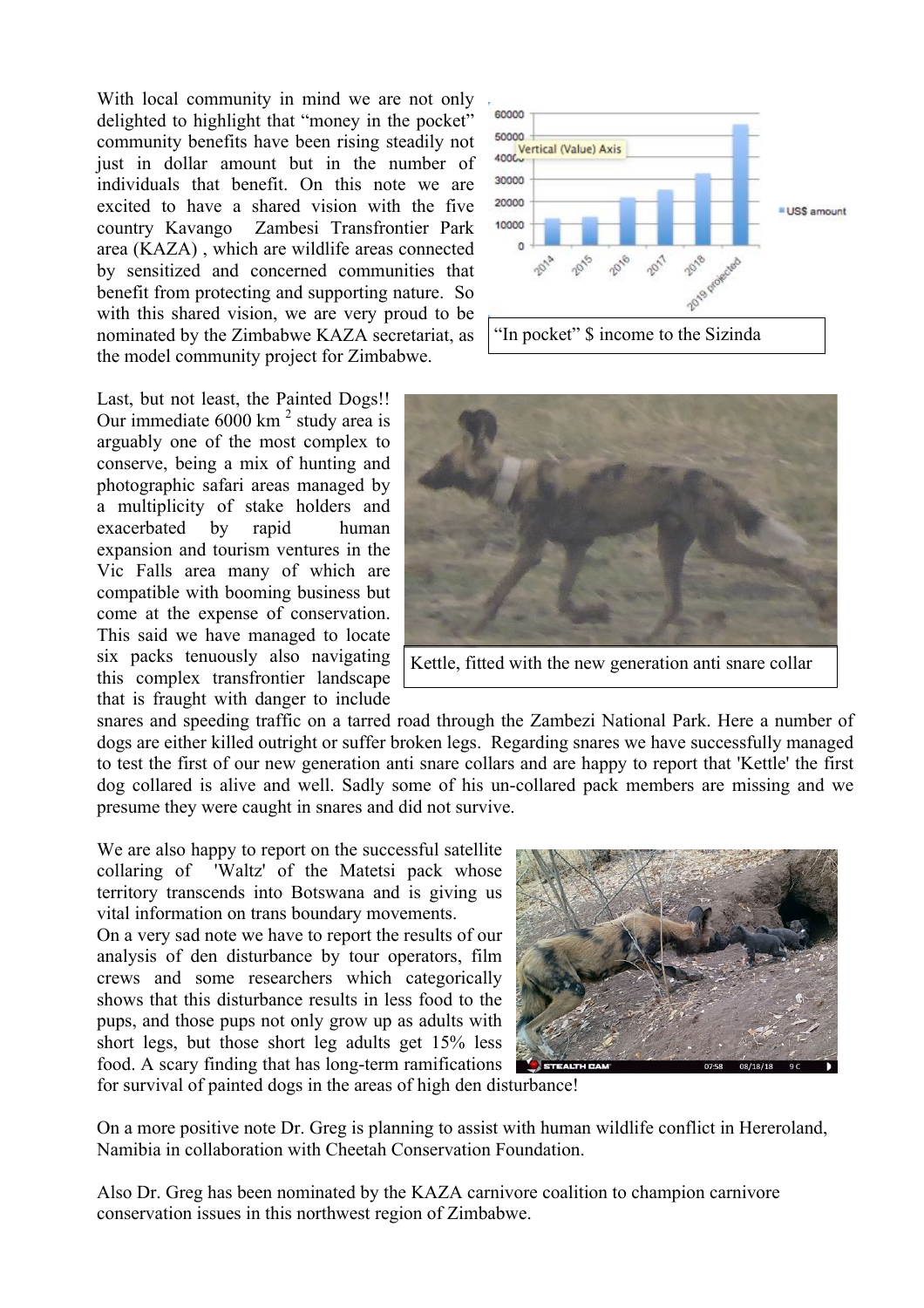## **Research Report**

Painted dogs are red listed as endangered with a declining population trend. It is estimated that 6000 individuals exist in 600-1000 packs in the whole of Africa (IUCN/SSC 2013). Their persistence thus relies on effective conservation and management strategies Africa (IUCN/SSC 2013). Based Near Victoria Falls Painted Dog Research Trust (PDRT) aims to undertake research that will help to improve the conservation of painted dogs in Zimbabwe and



locally in the KAZA region and our immediate study area covers some 6000 km<sup>2</sup> in a very complex multi land user environment.

Our research is aimed at determining the current status, distribution and the threats to painted dogs in our study area. Of particular importance is to understand dispersal corridors and preferred routes so that important corridors can be identified. Although the main threats to painted dogs such as snaring, loss of habitat and cars are widely known, our research also incorporates some of the less predictable threats such as parasites, genetic viability, stress and den disturbance.

Collaring of dogs is being done so as to understand ranging behaviour inside and outside protected areas, habitat use, distribution, transboundary movements and dispersal. In 2018 one satellite collar was fitted and the new anti-snare collar fitted in 2017 has shown to be robust and not a hindrance to the dog Kettle wearing it. Kettle was found with a snare that had cut into his windpipe when we collared him and he would not have survived were it not removed and treated. Sadly five of the other members of the pack are missing presumed dead and it is believed that snares and road traffic accidents are the cause. It is a sad



Kettle with snare before treatment and being collared

testament that Kettle may only be alive because of his collar. Because of a major highway, the dogs in this area sustain and extraordinarily high number broken legs. In 2018 this figure was 4 and none of these dogs were seen again. This highlights need to ramp up any road awareness campaigns we can come up with. The collar program we are now moving towards making these collars solar powered in conjunction with belt service and power film solar, it will be a great day when this can be achieved as the collars already the lightest ever painted dog collar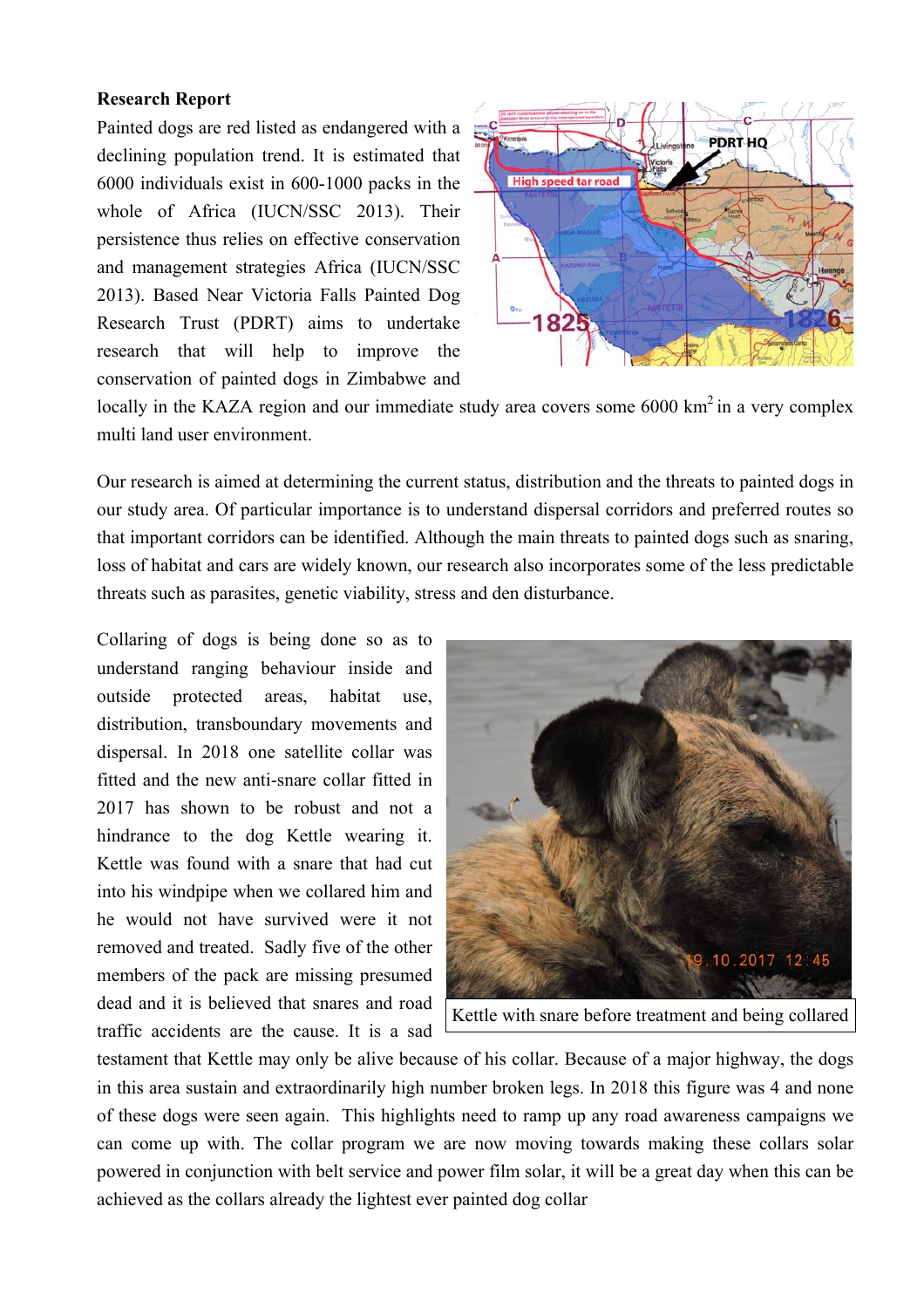In the Victoria Falls / Matetsi area we know of a total of 33 individuals in a total of six packs which represents a decline since 2016 where 44 dogs were recorded. Breeding was recorded in two packs, no breeding in two packs, and unknown breeding in two packs. During the period from Dec 2015- Dec 2018 six functional packs have been extirpated and replaced with new founder packs representing a high pack turnover. Based on Hwange data when the population was functional between 1988-1999 where the pack lifespan was in the order of 36 months, there is cause for concern for this corridor population that is now demonstrating a reduced mean pack life of 15 months in 2018 from 19 months in 2017. As most litters born are now to females who at their first whelping produce more males, the worry is we will have a sex skewed population emerging. These data highlight the urgent need in this human dominated landscape to get satellite and anti snare collars on the packs.

Data analysed for Mana Pools Zimbabwe now clarifies the effect of disturbance by tourists, film crews and researchers who visit painted dog dens. Here the data show the following statistically significant impacts : Mean leg length/body ratios in pups are 4% shorter at disturbed dens which continues to manifest and results in adults with leg lengths that are 3.5 % shorter. It is believed that this reduction in leg lengths also contributes to reduced hunting success as average belly scores in adults emanating from disturbed dens are 12.4% less than those not from disturbed dens and this is attributed to the shorter legs reducing overall hunting success.



#### **Education**

**Eco-ranger programme.** Painted Dog Research Trust hosted a two day Ranger Training Needs Assessment workshop on the  $5<sup>th</sup>$  and  $6<sup>th</sup>$  March 2018 at Sizinda. The primary objective of the

workshop was to establish the training needs for rangers based on expert field observations from ZIMPARKS, Forestry as well as Communal Areas scouts. An array of training short, medium and long modules were identified and categorized into four thematic areas namely Biodiversity Conservation, Resource Protection , Education and

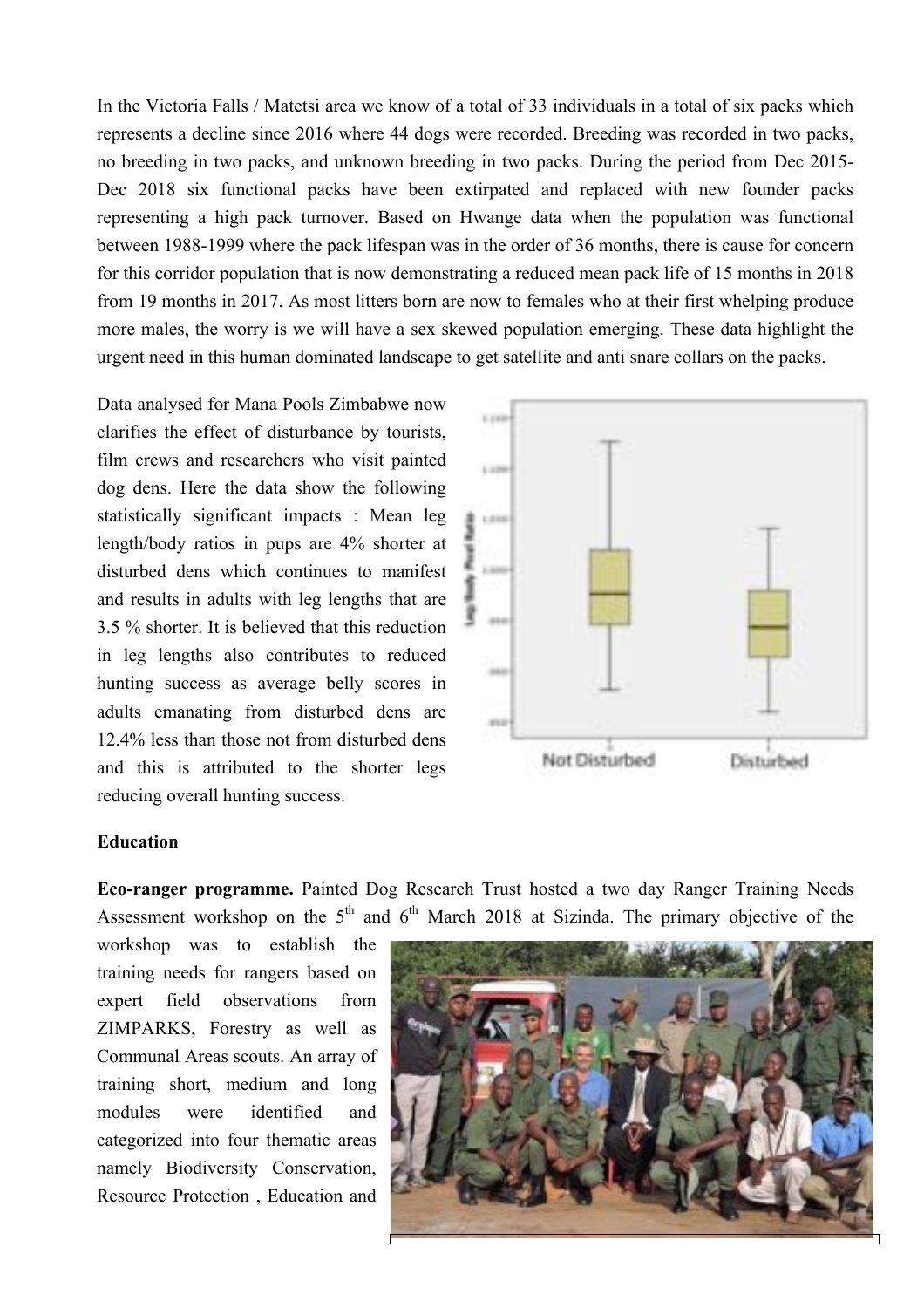#### Awareness, Human Resource Management

Output from the workshop was considered central for the development of relevant modules for implantation through partner institutions such as government departments, Universities and Research organizations. We were also delighted to have a follow up and PDRT hosted a Geographical Information Systems training workshop for a week. Happily our venue successfully housed 36 people and the local Sizinda ladies team managed all the catering and pre and post workshop preparation and cleanup. We are also privileged to have our Chief , Chief Mvutu come to our workshops and sometimes stays overnight. An honour indeed!

It is envisaged that with implementation, the training will address the knowledge gaps that currently affect rangers' ability to effectively report the status of environmental issues in their areas of deployment. The training needs identification process prioritises the field rangers and seeks to strengthen their appreciation of issues of conservation concern, field based data collection and handling. It also recognizes the front line row of the ranger in community engagement.

**Schools:** The month of February 2018 witnessed the starting of Painted Dog Research Trust schools outreach programs. The program started with three pilot schools, namely Sizinda Secondary, Monde and Chisuma Primary Schools that are in Sizinda area and close to PDRT base. Our Education Officer Zulu visited all grades separately and taught pupils about the aims and objectives of PDRT, Painted Dogs and their endangered status as well as the aims and the objectives of the PDRT centre. The lessons covered conservation education topics which were ensured to be inline with subjects taught in the school curriculum. Topics like causes and prevention of deforestation and soil erosion, importance of conserving wildlife, prevention of veld fires and many others were covered and these were inline with subjects like Geography, Science and Agriculture A total of 226 school visits were made, and 1325 pupils benefited from school visits lessons. To create a future nature caring generation, Conservation Clubs called the 'The Packs' were formed in schools. Each school had more than a hundred conservation club members. The Conservation Clubs in each school were involved in various nature conservation activities such as gully reclamation, indigenous tree seed collection and planting, wire crafts making and permaculture gardening programs.

Children from the three pilot schools were also given the opportunity to visit PDRT conservation ecology centre as part of reinforcing their learning about nature conservation. The ecology centre as an educational centre has a good set up which demonstrate conservation models, that is, water harvesting, Permaculture (Permanent Agriculture) gardening program, use of solar as a source of the energy , agro forestry and above all its general appearance as a nature

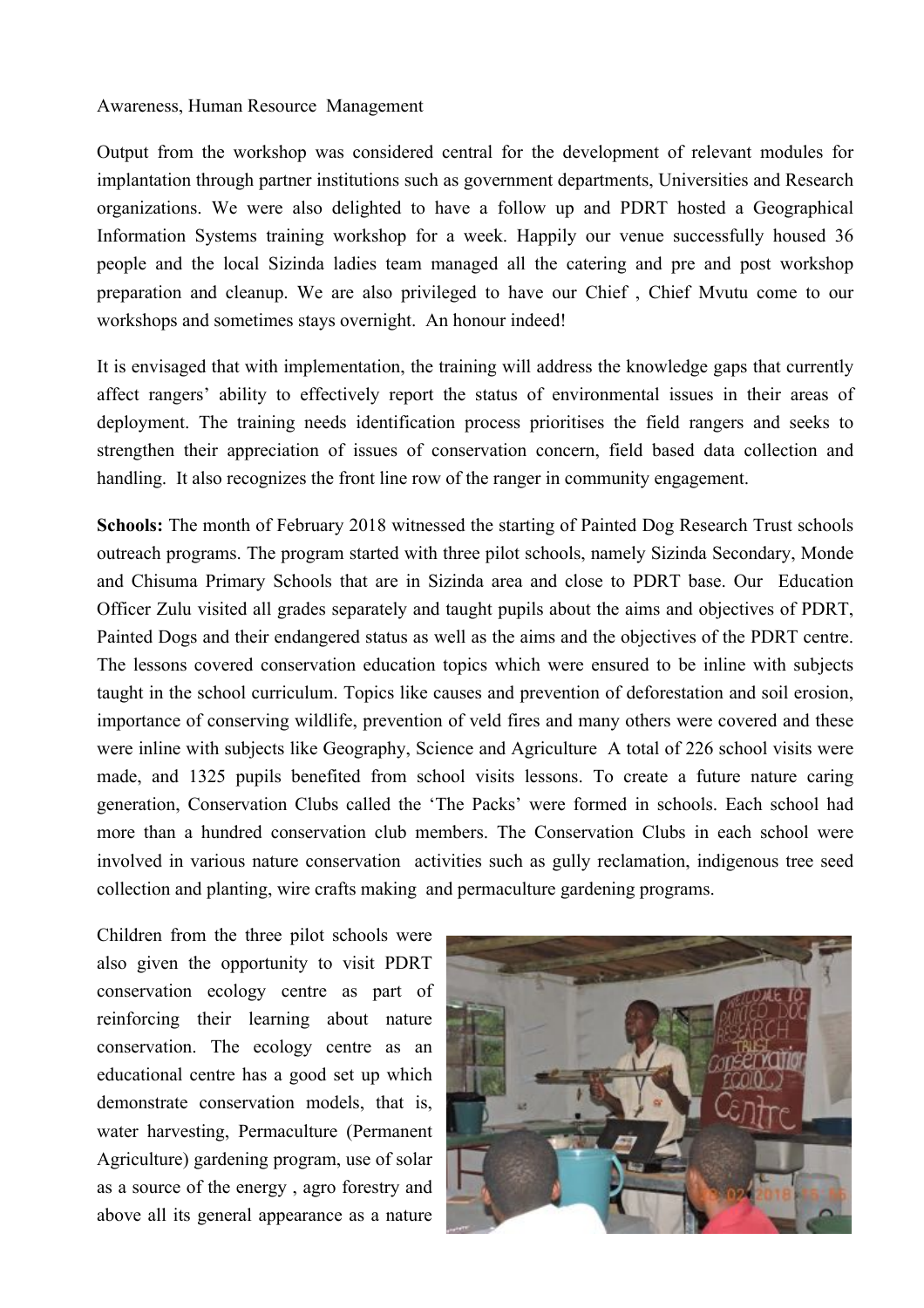conserved place allows a number of nature (educational) interactive programs to be conducted at the place. A total of 630 pupils visited the center, and had the opportunity to do educational nature interactive programs that promote discovery learning about nature. At the center, pupils participated in programs and activities like compost making, bottle watering in the garden, mulching, and this gave children another golden opportunity to learn a lot and get the much needed hands on experience as far as contributing towards conserving nature is concerned.

PDRT conservation programs in schools received an overwhelming support from school administrators, and teachers as they believed the program would lead to an improved pass rate in some of the subjects covered in the schools curriculum. Despite their tight schedules, some headmasters made an effort to accompany school children that visit the center for the educational programs. During school visits the PDRT officer had the opportunity to discuss with teachers how they can integrate conservation in all subjects taught and teachers welcomed the idea of a workshop to teach them how they can integrate conservation in the teaching of various subject!

# **Development & Construction of PDRT site**

Finally NO more tents! Most of our basic needs infrastructure are in place with water and thatched roofs over our heads as well as somewhere for students staff and visitors to call home. We still need funding for a significant number of batteries to run our solar system and a solar engineer to hook them all up, but we really are getting there. Our laboratory also doubles up as a teaching area for Rangers and students alike, and we are open to be able to assist other organization's wishing to be able to run affordable conservation based workshops.

## **Community based programmes**

And finally and very importantly we are delighted to find our community benefit model based on "*Cui Bono*" working.

Stakeholders and communities in wildlife areas are crucial to the survival of the ecosystems they inhabit, and consequently "meaningful" engagement is critical. However what is meaningful and "*cui bono*" (who benefits) is often not critically evaluated both from the perspective of the conservation bodies objectives, nor the needs of rural communities to ensure their buy in. *Cui Bono* asks who will benefit from whatever program is being suggested and conversely and perhaps more importantly who will not benefit? Furthermore these questions must apply equally to both the target species /habitat and indeed conservation itself, as well as to the communities that can be deemed as an integral part of the ecosystem. In short *Cui Bono* mandates that everybody must get some benefit the conservation initiative and a "slice of the cake". If this does not happen and only a few benefit well projects are generally doomed to failure.

Here at PDRT we are proud can share that the decades of lessons learned have culminated in a project that not only meaningfully contributes to the wellbeing of the Sizinda community, future generations of conservationists, and Painted Dogs, but also provides a conservation model where